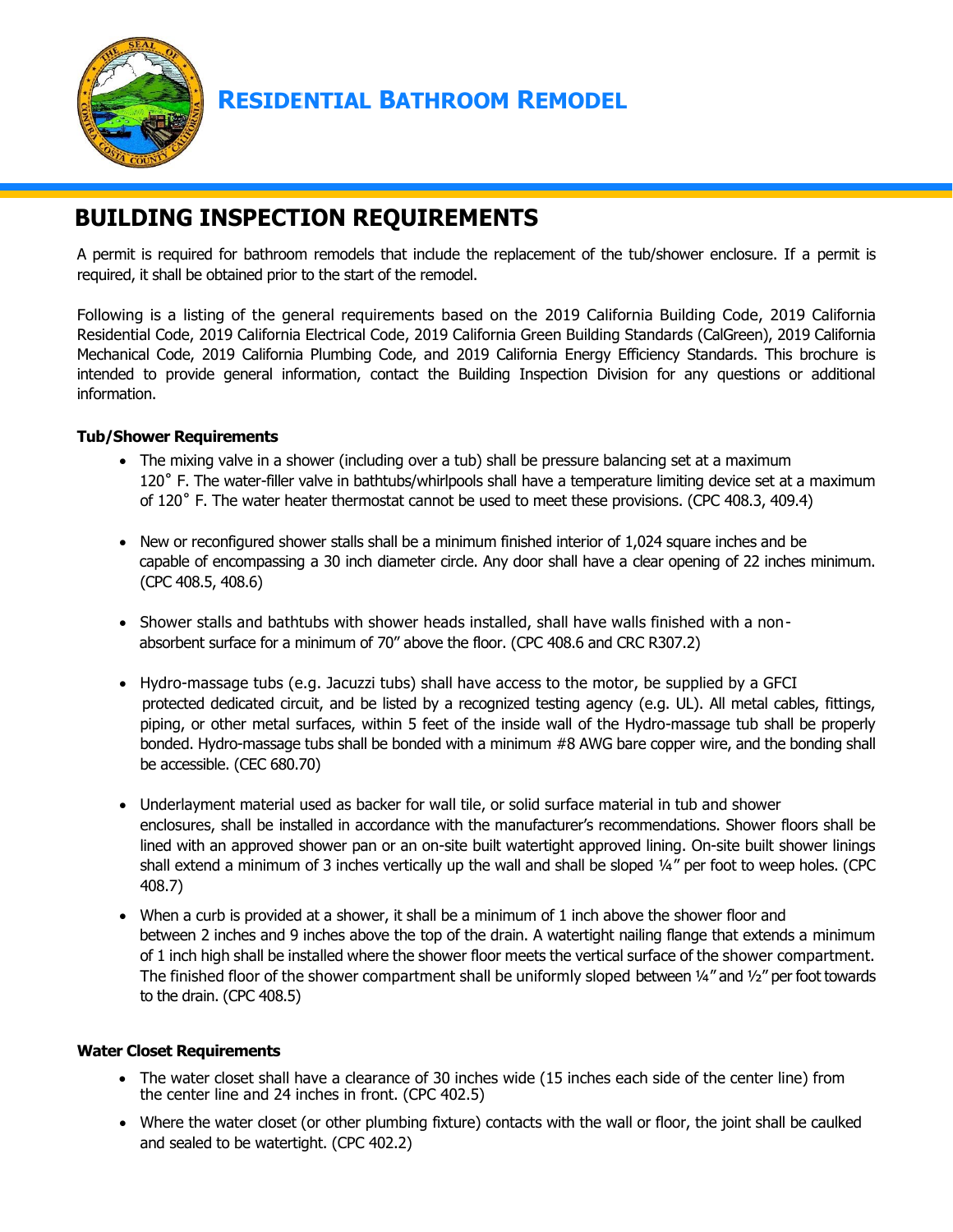### **Tempered Glazing (CBC 2406.3, 2406.4 and CRC 308.1, R308.4)**

Tempered glazing shall be installed in the locations listed below. Tempered glazing shall be permanently identified by a manufacturer marking that is permanently applied and cannot be removed without being destroyed (e.g. sand blasted, acid etched, ceramic fired, laser etched, or embossed). A label shall be permitted in lieu of the manufacturer's designation.

- Within a portion of wall enclosing a tub/shower where the bottom exposed edge of the glazing is less than 60 inches above the standing surface and drain inlet.
- Within 60 inches horizontally of water's edge of a tub/shower where the glazing is less than 60 inches above the walking surface.

#### **Electrical and Lighting Requirements** [\(http://energycodeace.com/content/resources-fact-sheets/\)](http://energycodeace.com/content/resources-fact-sheets/)

- All receptacles shall be GFCI protected and tamper-resistant (TR). If any new/additional outlets are installed, the bathroom shall have a dedicated 20-amp circuit. (CEC 210.8, 210.11, 406.12)
- Exhaust fans with a minimum ventilation rate of 50 CFM are required in all bathroom remodels unless the existing ceiling is left in place, even if an operable window is installed. Exhaust fans and lighting shall have separate control switches (even if a combination unit is installed). The exhaust fan may need to be supplied by a GFCI protected circuit based on the manufacturer's requirements. (CEES 150.0(k), 150.0(o))
- Lighting fixtures located above and within 8 feet vertically of the bathtub rim or shower stall threshold shall be listed for a damp location, or listed for wet locations where subject to shower spray. (CEC 410.10)
- All installed lighting fixtures shall be high efficacy in accordance with CEES Table 150.0-A.

In bathrooms, garages, laundry rooms, and utility rooms, at least one luminaire in each of these spaces shall be controlled by a vacancy sensor.

Recessed lighting shall be listed as IC (zero clearance to insulation), AT (air tight), and be sealed/caulked between the fixture housing and ceiling. (CEES 150.0(k))

#### **Water Efficient Plumbing Fixtures (CalGreen 301.1.1)**

Residential buildings undergoing permitted alterations, additions, or remodels are required to replace all non-compliant plumbing fixtures (based on water efficiency) throughout the house with water-conserving plumbing fixtures. The following table shows what is considered to be a non-compliant plumbing fixture and the current water efficiency standards for various plumbing fixtures. All existing non-compliant plumbing fixtures shall be replaced with fixtures meeting the current standards.

| <b>Plumbing Fixture</b> | <b>Non-Complaint Plumbing Fixture</b> | <b>Current Standard for the Maximum</b><br><b>Flow Rate of Newly Installed</b><br><b>Plumbing Fixtures</b> |
|-------------------------|---------------------------------------|------------------------------------------------------------------------------------------------------------|
| Water Closet (Toilet)   | Greater than 1.6 gallons/flush        | 1.28 gallons/flush                                                                                         |
| Showerhead              | Greater than 2.5 gallons/minute       | 2.0 gallons/minute at 80psi                                                                                |
| Faucet -Bathroom        | Greater than 2.2 gallons/minute       | 1.2 gallons/minute At 60 psi                                                                               |
| Faucet - Kitchen        | Greater than 2.2 gallons/minute       | 1.8 gallons/minute at 60 psi (average)                                                                     |

Residential building constructed after January 1, 1994 are exempt from this requirement.

#### **Smoke and Carbon Monoxide Alarms** (CBC 907.2.11, CRC 314 and 315)

Smoke alarms shall be installed per manufacturer's installation instructions in all sleeping rooms, in each area/hallway adjacent to sleeping rooms, each story of the building, and in any basement. All battery powered smoke alarms shall have a 10-year battery.

Carbon monoxide (CO) alarms shall be installed per manufacturer's installation instructions in each area/hallway adjacent to sleeping rooms, any bedroom containing (or opening to a bathroom containing) a fuel burning appliance, each story of the building, and any basement. CO alarms are not required if there is no fuel burning appliance or fireplace in the house and where the garage is detached from the house.